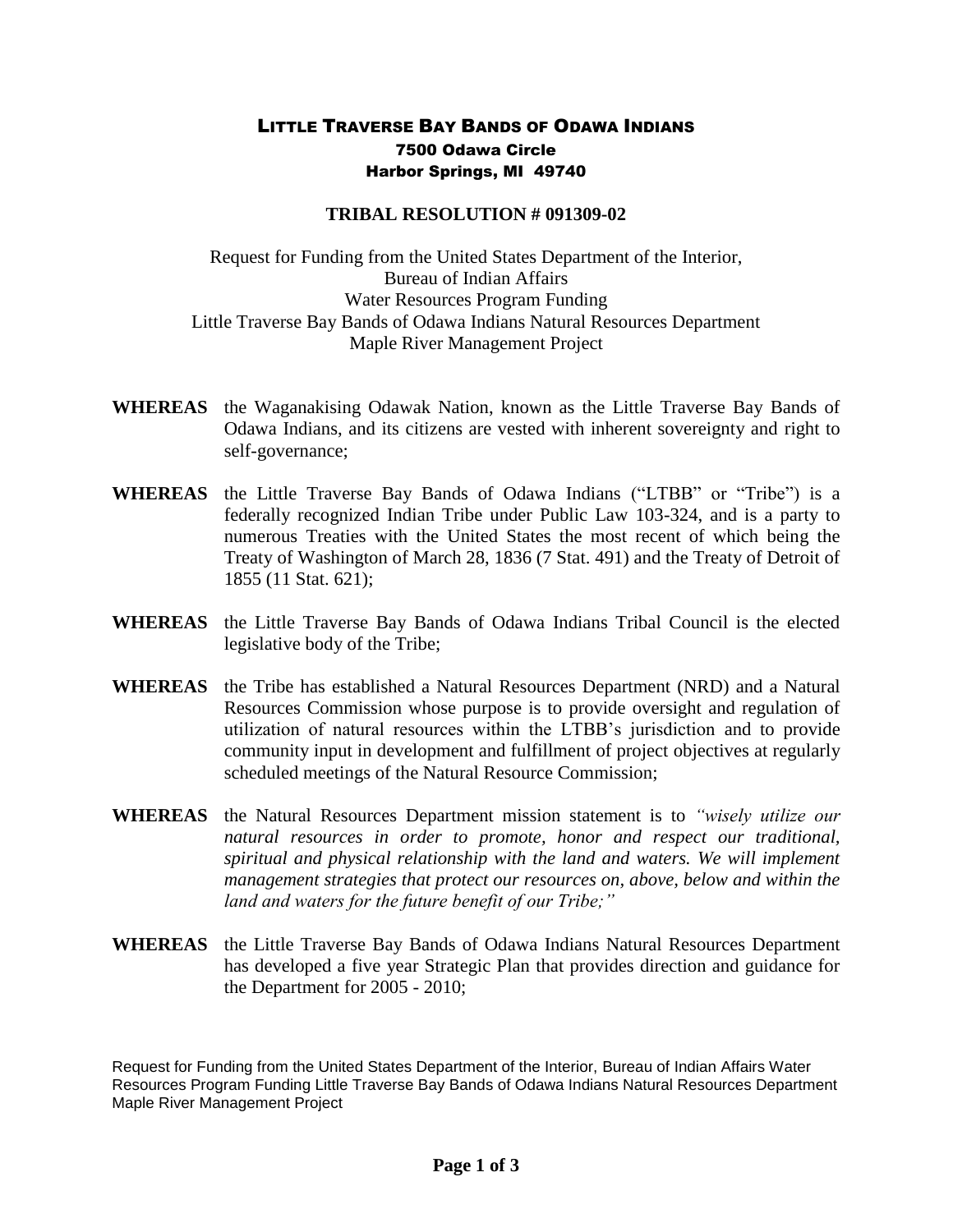- **WHEREAS** the Strategic Plan, NRD Wildlife and Inland Fisheries Program Goal 1 is to assess and monitor tribally harvested species to insure species sustainability and continued tribal harvest for the next seven generations, Goal 3 is to identify, assess, and monitor fish and wildlife communities within the inland lakes, streams and wetlands within the LTBB Reservation, and Goal 4 is to identify, monitor and assess culturally significant fish, wildlife and plant species;
- **WHEREAS** the Maple River originates within the heart of the LTBB Reservation and its existence has an impact on the fish and wildlife within the Reservation;
- **WHEREAS** it is important that the Maple River continue to provide a habitat for wildlife and fish to ensure the sustainability of fish and wildlife populations for the next seven generations;
- **WHEREAS** the Department of Interior, Bureau of Indian Affairs has announced funding availability for water resource management projects.

**THEREFORE, BE IT RESOLVED** that the Tribal Council of the Little Traverse Bay Bands of Odawa Indians authorizes and supports this grant application to the Bureau of Indian Affairs for a Little Traverse Bay Bands of Odawa Indians Water Resource Management/Planning/Predevelopment grant for FY 2010.

**FURTHER RESOLVED,** that Tribal Chairman Ken Harrington, Vice Chairman Dexter McNamara, Tribal Administrator Albert Colby Jr., or another designee from the Tribal Chairman is authorized to execute any documents necessary to apply for, receive, and administer funds under the grant.

Request for Funding from the United States Department of the Interior, Bureau of Indian Affairs Water Resources Program Funding Little Traverse Bay Bands of Odawa Indians Natural Resources Department Maple River Management Project